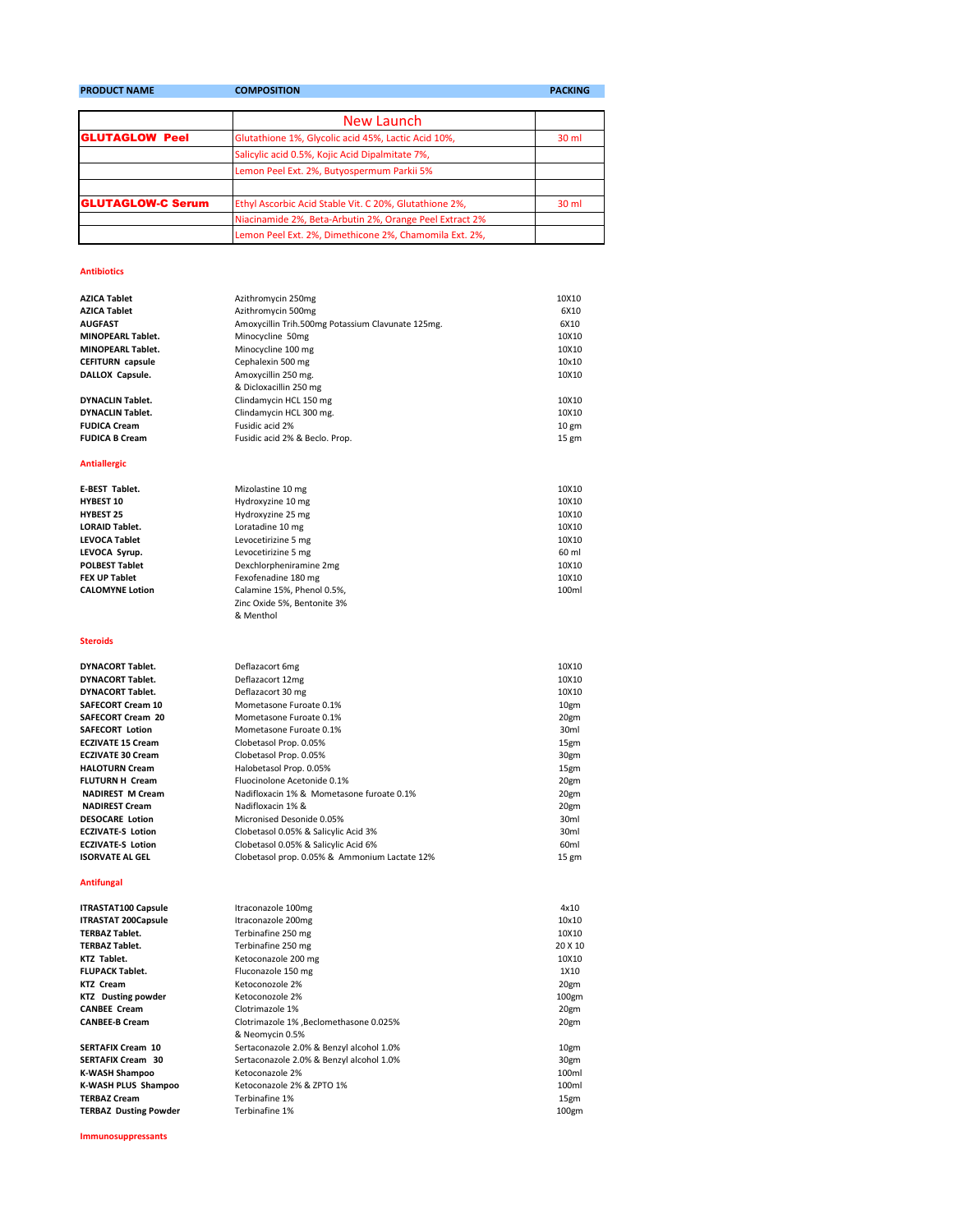| <b>AZONY Tablet.</b>                                         | Azathioprine 50 mg                                                                                  | 10X10                                |
|--------------------------------------------------------------|-----------------------------------------------------------------------------------------------------|--------------------------------------|
| TACROGARD 0.1 Ointment                                       | Tacrolimus 0.1%                                                                                     | 10gm                                 |
| TACROGARD 0.03 Ointment                                      | Tacrolimus 0.03%                                                                                    | 20gm                                 |
| <b>SORAPRIN Softgel Capsule</b><br><b>NEOTURN 2.5 Tablet</b> | Cyclosporine 100mg<br>Methotrexate 2.5 mg                                                           | 5X6<br>10X10                         |
| <b>NEOTURN 5 Tablet</b>                                      | Methotrexate 5 mg                                                                                   | 10X10                                |
| NEOTURN 7.5 Tablet                                           | Methotrexate 7.5 mg                                                                                 | 10X10                                |
| Acne Care                                                    |                                                                                                     |                                      |
| <b>ISOPEARL M20 Softgel Cap</b>                              | Micronised Isotretinoin 20mg                                                                        | 10X10                                |
| <b>ISOPEARL 10 Softgel Cap</b>                               | Isotretinoin 10mg                                                                                   | 10X10                                |
| ISOPEARL 20 Softgel Cap                                      | Isotretinoin 20mg                                                                                   | 10X10                                |
| <b>ISOTY Softgel Capsule</b>                                 | Isotretinoin 20 mg                                                                                  | 10X10                                |
| <b>DYNACLIN-N Gel</b>                                        | Clindamycin 1% & Nicotinamide 4%                                                                    | 15gm                                 |
| <b>DYNACLIN Gel</b>                                          | Clindamycin 1%                                                                                      | 15gm                                 |
| O-GYL Gel.                                                   | Ornidazole 10 mg                                                                                    | 20gm                                 |
| ADAQUEEN Gel                                                 | Adapalene 0.01%                                                                                     | 15gm                                 |
| ADAQUEEN C Gel                                               | Adapalene 0.01% & Clindamycin 1%                                                                    | 15gm                                 |
| TRET-A Cream<br><b>BENZITURN AD</b>                          | Tretinoin 0.025%                                                                                    | 20gm                                 |
| <b>Hypopigmenting Agents</b>                                 | Adapalene 0.1% % benzoyl peroxide 2.5%                                                              | 15 gm                                |
|                                                              |                                                                                                     |                                      |
| <b>AZESPOT Cream</b>                                         | Azelaic acid 15 %                                                                                   | 20 gm                                |
| <b>FACELITE Cream</b>                                        | Kojic Acid 2%, Arbutin 1.5%,                                                                        | 20gm                                 |
|                                                              | Octinoxate 7.5%, Mulberry Extract                                                                   |                                      |
| <b>M-LITE Cream</b>                                          | & Glycolic Acid<br>Hydroquinone 2%, Oxybenzone 2.5%                                                 | 20gm                                 |
|                                                              | & Octinoxate 7.5%                                                                                   |                                      |
| <b>M-LITE PLUS Cream</b>                                     | Hydroquinone 2%                                                                                     | 20gm                                 |
|                                                              | & Tretinoin 0.025%                                                                                  |                                      |
| <b>M-LITE FORTE Cream</b>                                    | Hydroquinone 2%, Tretinoin 0.025%                                                                   | 20gm                                 |
|                                                              | & Mometasone 0.1%                                                                                   |                                      |
| M LITE GLOW Cream                                            | Hydroquinone 2%, Tretinoin 0.025% &<br>Fluocinolone Acitonide 0.01%                                 | 15gm                                 |
| <b>GLOW DAY Cream</b>                                        | Glycolic acid, Alpha Arbutin, Tocopheryl acetate,                                                   | 20gm                                 |
|                                                              | Resorcinol, Titanium Dioxide                                                                        |                                      |
| <b>GLOW NIGHT Cream</b>                                      | Alpha Arbutin, Retinol, Liquorice, Vit. E, Glycerine                                                | 20gm                                 |
|                                                              | Squalene, D- alpha Tocopherol, Lenolin                                                              |                                      |
| <b>GLUTAGLOW Tablet</b>                                      | Glutathione 500mg and Lipoic acid 200mg                                                             | 3X10                                 |
| <b>GLUTAGLOW C Tablet</b>                                    | Glutathione 500mg and Lipoic acid,                                                                  | 2x30                                 |
|                                                              | Vitamin C 1gm (2 bottles)                                                                           |                                      |
| <b>Antioxidants/ Vitamins</b>                                |                                                                                                     |                                      |
| LYCOXID Tablet.                                              | Betacarotene (10%) 30 mg.,                                                                          | 10X10                                |
|                                                              | Lycopene (10%) 7500 mcg.,                                                                           |                                      |
|                                                              | Vit. C 150 mg., Vit. E 25 mg., Minerals                                                             |                                      |
|                                                              | & Zeaxanthine (10%) 25 mg                                                                           |                                      |
| PROCDINA Tablet.                                             | Proanthocyanidin 75 mg                                                                              | 10X10                                |
| PROCDINA TX Tablet                                           | Tranexamic acid 250 mg                                                                              | 10x10                                |
| IRONI UP Capsule.                                            | Carbonyl Iron 100 mg, Vit. C 150 mg.,                                                               | 10X10                                |
|                                                              | Vit. B12 15 mcg., Folic Acid 5 mg.,                                                                 |                                      |
|                                                              | Zinc Sulphate 61.8 mg.                                                                              |                                      |
|                                                              | & Vit B6 3 mg                                                                                       |                                      |
| <b>Hair Care</b>                                             |                                                                                                     |                                      |
| FINTURN Tablet                                               | Finasteride 1 mg.                                                                                   | 10x3x5                               |
| <b>BIOTURN FORTE Tablet</b>                                  | Biotin 10 mg.,                                                                                      | 10X10                                |
|                                                              | Calcium Pantothenate 100 mg.,                                                                       |                                      |
|                                                              | N-Acetyl Cysteine 50 mg.                                                                            |                                      |
|                                                              | & Minerals                                                                                          |                                      |
| MINTURN-XL Lotion<br><b>MINTURN 2 Lotion</b>                 | Minoxidil 5% & Aminexil 1.5%<br>Minoxidil 2%                                                        | 60 <sub>ml</sub><br>60 <sub>ml</sub> |
| <b>MINTURN 5 Lotion</b>                                      | Minoxidil 5%                                                                                        | 60 <sub>ml</sub>                     |
| <b>MINTURN 10 Lotion</b>                                     | Minoxidil 10%                                                                                       | 60 <sub>ml</sub>                     |
| <b>HAIR LONG OIL</b>                                         | Olive Oil, Amla Extract,                                                                            | 100ml                                |
|                                                              | Sun flower Oil, Castor Oil,                                                                         |                                      |
|                                                              | & Grapeseed Oil                                                                                     |                                      |
| <b>HAIR LONG Tablet</b>                                      | Saw palmetto powder 160mg, Green tea 50mg,                                                          | 3X10                                 |
|                                                              | ginkgo biloba 10mg, Nettle leaf extract 50mg,                                                       |                                      |
|                                                              | amino acid, Vitamin B6 3mg,                                                                         |                                      |
|                                                              | Collagen peptide 50mg & minerals                                                                    |                                      |
| <b>HAIR LONG SERUM</b>                                       | Anagain, Procapil (Oleanolic acid, Apigenin                                                         | 60 ml                                |
|                                                              | Biotinoyl Tripeptide-1 ) Polyquart -7                                                               |                                      |
| Hair Long B+Oil                                              | Biotin, saw palmetto, D -panthenol, Sugandha Kokila<br>Seasame oil, roots of karondy, plive oil and | 100ml                                |
|                                                              | many other extracts                                                                                 |                                      |
| <b>SOFTUM SHAMPOO</b>                                        | Shea Butter, Ceramides, Soya protein                                                                | 250 ml                               |
|                                                              |                                                                                                     |                                      |

**Soap/ Facewash**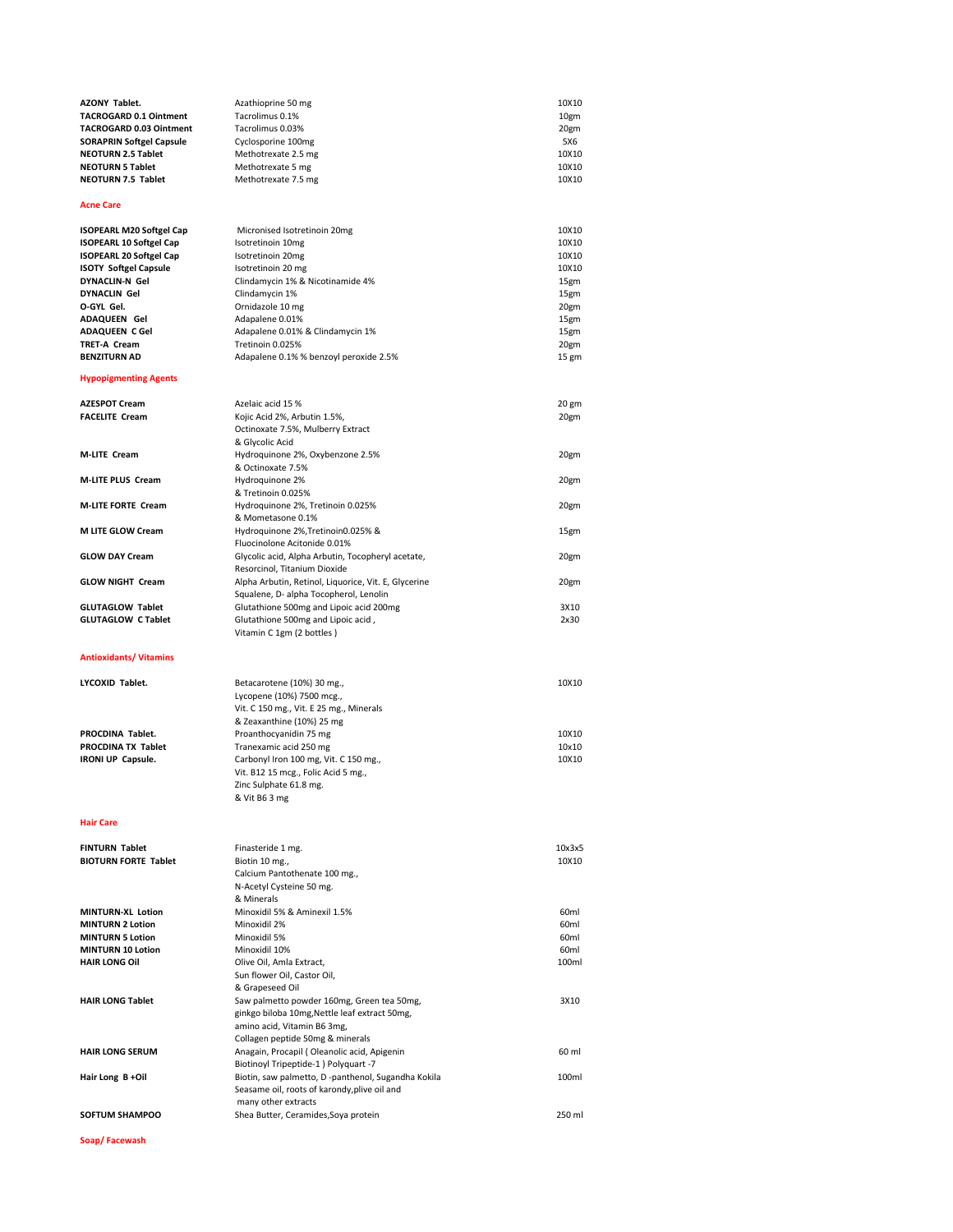| E-BACTY Soap.                               | Triclosan, Allantoin & Alum                                          | 75gm             |
|---------------------------------------------|----------------------------------------------------------------------|------------------|
| <b>ACNE DAY Soap</b>                        | Triclosan, Triclocarben, Glycerin, Vit. E                            | 75gm             |
|                                             |                                                                      |                  |
|                                             | Aloe Vera & Tree Tea Oil                                             |                  |
| <b>KTZ Soap</b>                             | Ketoconazole 2%                                                      | 75gm             |
| <b>SCABICA Soap</b>                         | Permethrin, Aloe Vera                                                | 75gm             |
|                                             |                                                                      |                  |
|                                             | & Tree Tea Oil                                                       |                  |
| <b>BEAUTY Bar</b>                           | Aloe vera, Milk protein, Shea butter,                                | 75gm             |
|                                             | Cocoa butter, Titanium dioxide, Almond oil,                          |                  |
|                                             |                                                                      |                  |
|                                             | Tea tree oil, Vit E.                                                 |                  |
| <b>SOFTUM BABY Bar</b>                      | Syndet Base, Shea Butter, Aloe Butter,                               | 75gm             |
|                                             |                                                                      |                  |
| pH 5.5                                      | 4,4- Distyryl Biphenyl Dertivative,                                  |                  |
|                                             | Pentaerythrityl Tetra-di-t-Butyl                                     |                  |
|                                             | Hydroxyhydrocinnamate and Perfume                                    |                  |
|                                             |                                                                      |                  |
| SOFTUM MOISTURISING Bar                     | Syndet Base, Shea Butter, Aloe Butter,                               | 75gm             |
| pH 5.5                                      | 4,4- Distyryl Biphenyl Dertivative,                                  |                  |
|                                             | Pentaerythrityl Tetra-di-t-Butyl                                     |                  |
|                                             |                                                                      |                  |
|                                             | Hydroxyhydrocinnamate and Perfume                                    |                  |
| VISIA Soap                                  | Aloe Vera, Vit. E & Moisturising                                     | 75gm             |
| VISIA Face Wash                             | Lemon, Honey, Menthol,                                               | 125ml            |
|                                             |                                                                      |                  |
|                                             | <b>Mulberry Extracts</b>                                             |                  |
| <b>ACNE DAY Face wash</b>                   | D panthenol, Aloe vera, Vit E, Triclosan,                            | 60ml             |
|                                             |                                                                      |                  |
|                                             | Salicylic acid, Allantoin & Witch Hazel                              |                  |
|                                             |                                                                      |                  |
| <b>Emollients</b>                           |                                                                      |                  |
|                                             |                                                                      |                  |
|                                             |                                                                      |                  |
| <b>VISIA Cream</b>                          | Glycerine 6.0%, Tocophenyl                                           | 50gm             |
|                                             | Acetate 0.5%, Liquid Paraffin 10.0%,                                 |                  |
|                                             |                                                                      |                  |
|                                             | Cetyl Alcohol 3.0%, Squalene                                         |                  |
|                                             | & Aloe Vera                                                          |                  |
| Visia Soft Cream                            | PROPYLENE GLYCOL, EMULSIFYING WAX,                                   | 150 gm           |
|                                             |                                                                      |                  |
|                                             | GLYCERINE, CYCLOMETHICONE, ZINC OXIDE CREAM.                         |                  |
|                                             |                                                                      |                  |
| VISIA 100ml Lotion                          | Glycerine 6.0%, Tocopheryl                                           | 100ml            |
|                                             |                                                                      |                  |
|                                             | Acetate 0.5%, Liquid Paraffin 10.0%,                                 |                  |
|                                             | Cetyl Alcohol 3.0%, Squalene                                         |                  |
|                                             | & Aloe Vera                                                          |                  |
|                                             |                                                                      |                  |
| VISIA 200ml Lotion                          | Glycerine 6.0%, Tocopheryl                                           | 200ml            |
|                                             | Acetate 0.5%, Liquid Paraffin 10.0%,                                 |                  |
|                                             |                                                                      |                  |
|                                             | Cetyl Alcohol 3.0%, Squalene                                         |                  |
|                                             | & Aloe Vera                                                          |                  |
| Visia Lip Balm                              | Lip Balm                                                             | 10gm             |
|                                             |                                                                      |                  |
|                                             | Aqua, Glyceryl Monostearate, Glycerol, Caprylic/Capric Triglyceride, | 100 ml           |
| <b>GLOWBELLA MOISTURIZER LOT.</b>           |                                                                      |                  |
|                                             |                                                                      |                  |
|                                             | Aloe, Barbadensis Leaf Juice, Stearic Acid, Cetaearyl Alcohol,       |                  |
|                                             | Butyrospermum Parkii (Shea Butter), Cyclopentasiloxane,              |                  |
|                                             | Steareth-2, Myristyl Myristate, Steareth-21, Phenoxyethanol,         |                  |
|                                             |                                                                      |                  |
|                                             | Ethylhexylglycerin, Sodium PCA, Tocophery Acetate, Disodium EDTA,    |                  |
|                                             | Disodium EDTA, Allantoin, Fragrance.                                 |                  |
|                                             |                                                                      |                  |
|                                             |                                                                      |                  |
| <b>Sunscreen</b>                            |                                                                      |                  |
|                                             |                                                                      |                  |
| O' BAY SPF 30 Sunscreen                     | Octylmethoxycinnamate 5.0%,                                          | 100ml            |
|                                             |                                                                      |                  |
|                                             | Avobenzone 2.0%, Methoxy                                             |                  |
|                                             | Cinnamidopropyl Hydroxy Sultaine 2.0%,                               |                  |
|                                             |                                                                      |                  |
|                                             | Zinc Oxide 2.0%, Allantion 0.2%,                                     |                  |
|                                             | Vitamin E 0.1%, Aloe Vera Gel 0.2% &                                 |                  |
| VISIA SPF 50 Sunscreen                      | Octinoxate 7.5% , Avobenzone 2%,                                     | 60 <sub>ml</sub> |
|                                             |                                                                      |                  |
|                                             | Oxybenzone 3%, Octocrylene 3%, ZnO 2%,                               |                  |
|                                             | Titanium dioxide                                                     |                  |
|                                             |                                                                      |                  |
|                                             |                                                                      |                  |
| <b>Psoriasis Care</b>                       |                                                                      |                  |
|                                             |                                                                      |                  |
| <b>TARSOFT CS Ointment</b>                  | Clobetasol 0.05%, Salicylic Acid 3%                                  | 50gm             |
|                                             |                                                                      |                  |
| JAR                                         | & Coal Tar 5%                                                        |                  |
| <b>TARSOFT CS Ointment</b>                  | Clobetasol 0.05%, Salicylic Acid 3%                                  | 150gm            |
| JAR                                         | & Coal Tar 5%                                                        |                  |
|                                             |                                                                      |                  |
| <b>TARSOFT CS Ointment</b>                  | Clobetasol 0.05%, Salicylic Acid 3%                                  | 100gm            |
| <b>TUBE</b>                                 | & Coal Tar 5%                                                        |                  |
|                                             |                                                                      |                  |
| <b>ECZIVATE-MF Ointment</b>                 | Clobetasol 0.05%, Salicylic Acid 3%,                                 | 30gm             |
|                                             | Urea 10% & Lactic Acid 3%                                            |                  |
| <b>TARSOFT Lotion</b>                       | Coal Tar 4.25% &                                                     | 100ml            |
|                                             |                                                                      |                  |
|                                             | Salicylic Acid 2%                                                    |                  |
| <b>TARSOFT Ointment</b>                     | Salicylic Acid 3%                                                    | 50gm             |
|                                             | & Coal Tar 6%                                                        |                  |
|                                             |                                                                      |                  |
|                                             |                                                                      |                  |
| <b>Antiscabies</b>                          |                                                                      |                  |
|                                             |                                                                      |                  |
|                                             |                                                                      |                  |
| <b>IVITURN Tablet.</b>                      | Ivermectin 6 mg                                                      | 1X10             |
| <b>IVITURN Tablet.</b>                      | Ivermectin 12 mg                                                     | 20X2X1           |
|                                             |                                                                      |                  |
| <b>PERISH Cream</b><br><b>PERISH Lotion</b> | Permethrin 5%<br>Permethrin 5%                                       | 30gm<br>60ml     |

## **Antiviral**